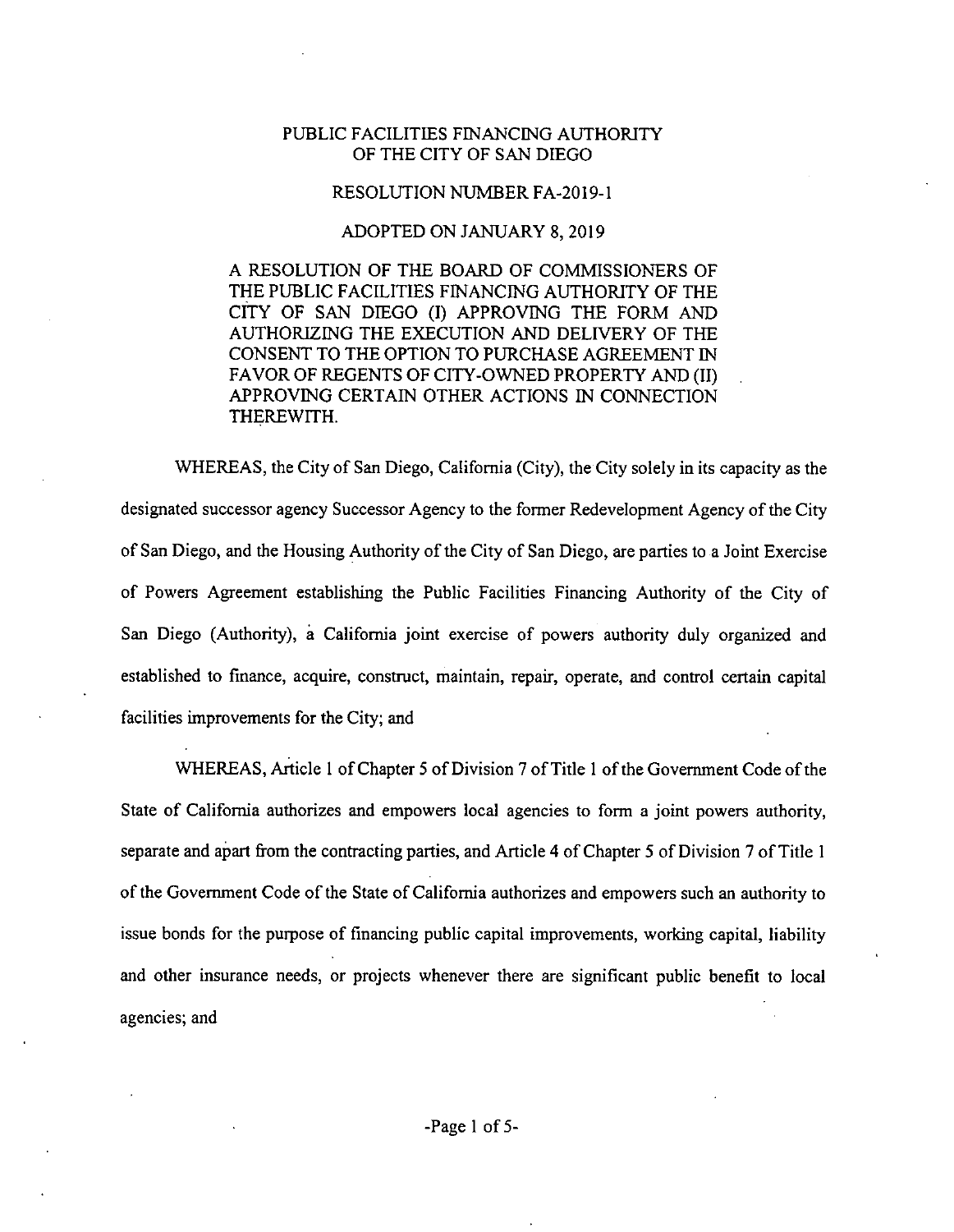WHEREAS, the Authority previously issued its Lease Revenue Bonds, Series 2012A (Capital Improvement Projects) and Lease Revenue RefundingBonds, Series 2012B (Fire and Life Safety Facilities Refunding) (together, the Series 2012 Bonds); and

WHEREAS, concurrent with the issuance of the Series 2012 Bonds, the Authority and the City entered into that certain Facilities Lease (Facilities Lease) dated July 1,2012, which Facilities Lease encumbers the City's fee interest in certain real property commonly known as Torrey Pines Center South (TPCS), located at 10280 Torrey Pines Road, San Diego, California, which the Regents of the University of California, a California public corporation (Regents) currently lease from the City; and

WHEREAS, the City and Regents have worked together to reach agreement on three separate transactions (Transactions), which are all dependent upon the other, such that ifCouncil chooses not to authorize the Mayor to execute one of the agreements, the City will not exercise any of the agreements and the none of the Transactions will be completed; and

WHEREAS, as part of the Transactions, the City has agreed to grant the Regents the option to purchase TPCS from the City on certain conditions delineated in that certain Option to Purchase Agreement in Favor of Regents of City-owned Property (Option Agreement); and

WHEREAS, if executed by the City, the Option Agreement would, upon fulfillment by Regents of certain conditions, grant the Regents an irrevocable option to purchase TPCS, exercisable as of October 15, 2042 through October 15, 2044, which period of time occurs after the encumbrance caused by the Facilities Lease related to the Series 2012 Bonds will be lifted, if not sooner; and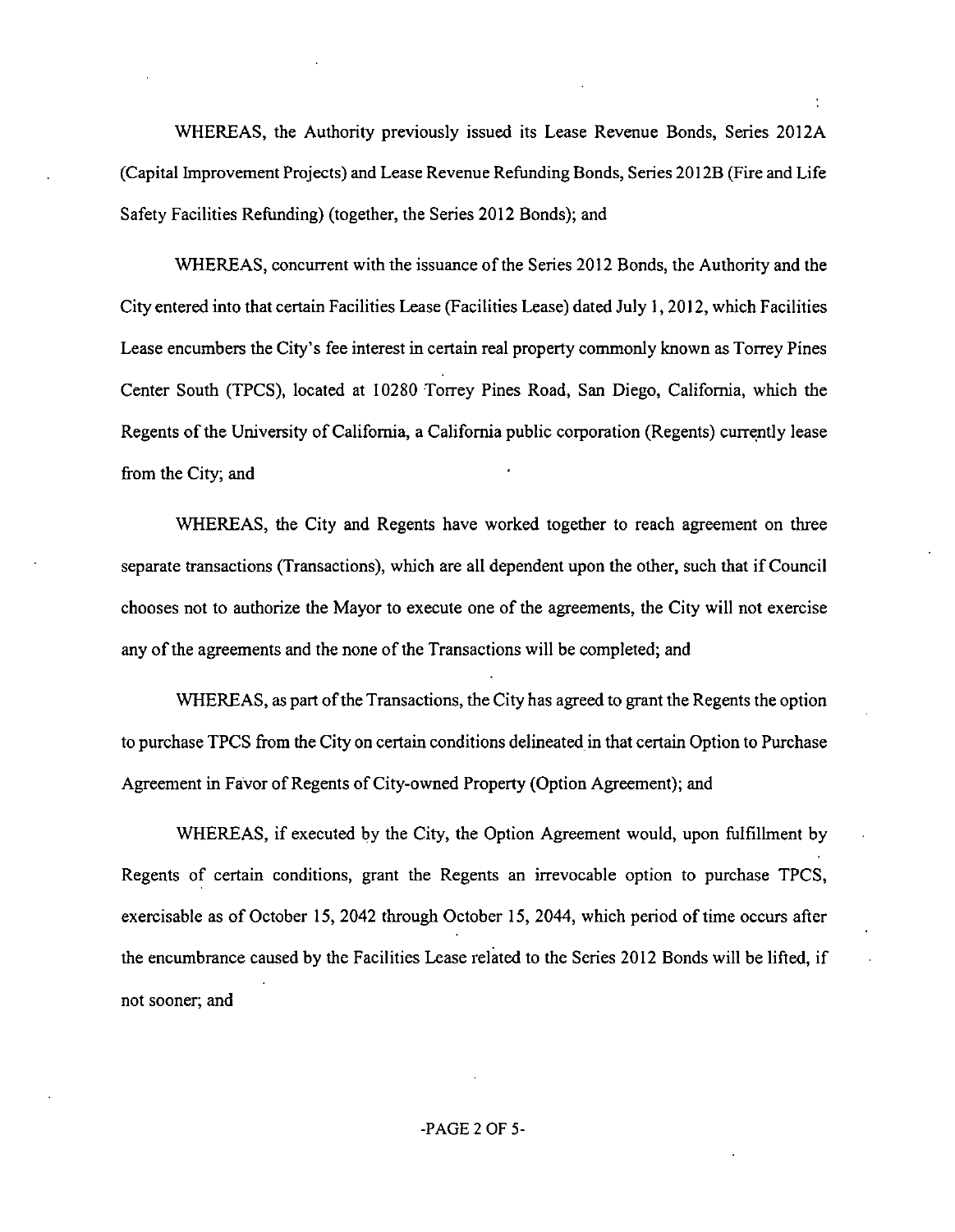WHEREAS, as part of the Transactions, the Regents have required that the Authority consent to the Option Agreement, and the City's execution of the agreements that compose the Transactions is contingent upon the Authority's executing that certain Consent to the Option to Purchase Agreement in Favor of Regents of City-Owned Property (Consent); and

WHEREAS, there has been presented to this meeting a proposed form of the Consent, a copy of which is on file in the Office of the Secretary as Document No.  $\frac{312121}{10}$  and

WHEREAS, the Authority is authorized to undertake the actions described in this Resolution pursuant to its Joint Exercise of Powers Agreement and the Constitution and applicable laws of the State; NOW, THEREFORE,

BE IT RESOLVED by the Board of Commissioners of the Public Facilities Financing Authority of the City of San Diego (Board of Commissioners), as follows:

Section 1. The Board of Commissioners hereby finds and determines that the statements set forth above in the recitals to this Resolution are true and correct.

Section 2. The form, terms, and provisions of the form of the Consent, a copy of which Consent is on file in the Office of the City Clerk and submitted to this meeting, is hereby approved. The Chair or Vice-Chair of the Board of Commissioners of the Authority or the Treasurer of the Authority (each, an Authorized Officer), is hereby authorized, and any one of the Authorized Officers is hereby directed, for and in the name and on behalf of the Authority, to execute and deliver a form of the Consent in substantially the form presented to this meeting and consistent with this Resolution, with other additions and changes therein as any Authorized Officer shall determine are necessary or desirable as being in the best interests of the Authority, and as approved

I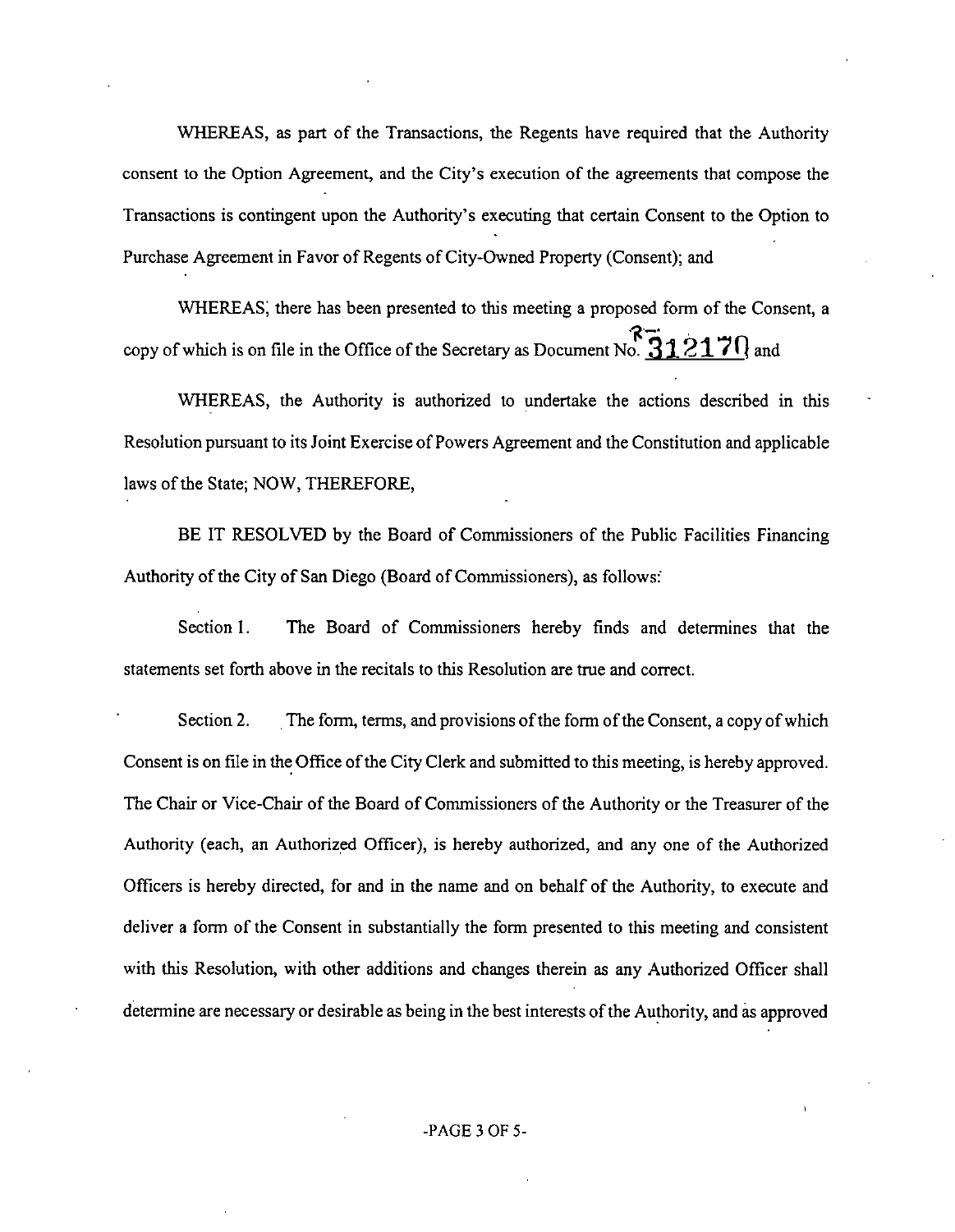as to form by the City Attorney, as counsel to the Authority, or her specified designee, such approval to be conclusively evidenced by the execution and delivery of the Consent.

Section 3. Any Authorized Officer of the Authority, as well as the Mayor, the Chief Financial Officer, and the Chief Operating Officer of the City, is hereby authorized and directed, for and on behalf of the Authority, to do any and all things and take any and all actions, including, without limitation, payment of necessary and appropriate fees and expenses, and execute and deliver any and all certificates, agreements and other documents which they, or any ofthem, may deem necessary or advisable to consummate the Transactions in accordance with this Resolution. Any actions heretofore taken by such officers in furtherance of any of the Transactions authorized herein are hereby ratified, confirmed, and approved.

Section 4. This Resolution shall take effect immediately upon its adoption.

[The rest of this page is intentionally left blank. Signature page is the next page.]

## -PAGE 4 OF 5-